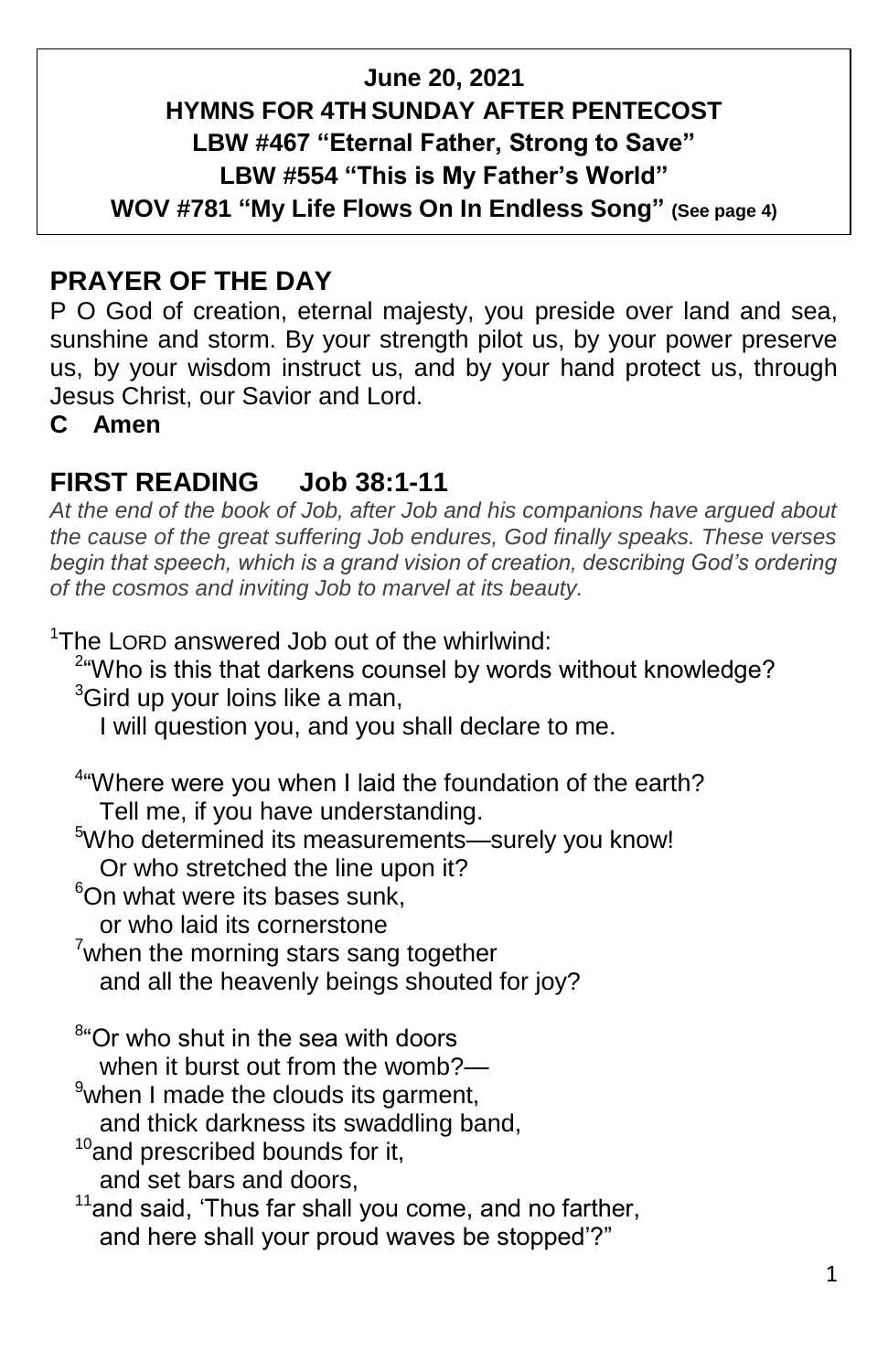# **PSALM: Psalm 107:1-3, 23-32**

 *R You stilled the storm and silenced the waves of the sea. (Ps. 107:29)*

- $1$ Give thanks to the LORD, for the LORD is good, for God's mercy endures forever. <sup>2</sup>**Let the redeemed of the LORD proclaim**
- **that God redeemed them from the hand of the foe,**
- $3$ gathering them in from the lands;

from the east and from the west, from the north and from the south.

- <sup>23</sup>**Some went down to the sea in ships, plying their trade in deep waters.** *R*
- $24$ They beheld the works of the LORD, God's wonderful work in the deep.
- <sup>25</sup>**Then God spoke, and a stormy wind arose, which tossed high the waves of the sea.**
- $26$ They mounted up to the heavens and descended to the depths; their souls melted away in their peril.
- **<sup>27</sup>They staggered and reeled like drunkards, and all their skill was of no avail.**
- $28$ Then in their trouble they cried to the LORD, and you delivered them from their distress.
- <sup>29</sup>**You stilled the storm to a whisper and silenced the waves of the sea.** *R*
- $30$ Then were they glad when it grew calm, when you guided them to the harbor they desired.
- <sup>31</sup>**Let them give thanks to you, LORD, for your steadfast love and your wonderful works for all people.**
- $32$ Let them exalt you in the assembly of the people; in the council of the elders, let them sing hallelujah! *R*

# **SECOND READING: 2 Corinthians 6:1-13**

Paul and his fellow workers experience great hardships and even rejection *while carrying out their missionary work. Nevertheless, Paul continuously proclaims that God has not rejected us but is graciously working for our salvation.*

 $1$ As we work together with him, we urge you also not to accept the grace of God in vain.  $^{2}$ For he says,

"At an acceptable time I have listened to you,

and on a day of salvation I have helped you."

See, now is the acceptable time; see, now is the day of salvation!  $3\text{We}$ are putting no obstacle in anyone's way, so that no fault may be found with our ministry, <sup>4</sup>but as servants of God we have commended ourselves in every way: through great endurance, in afflictions,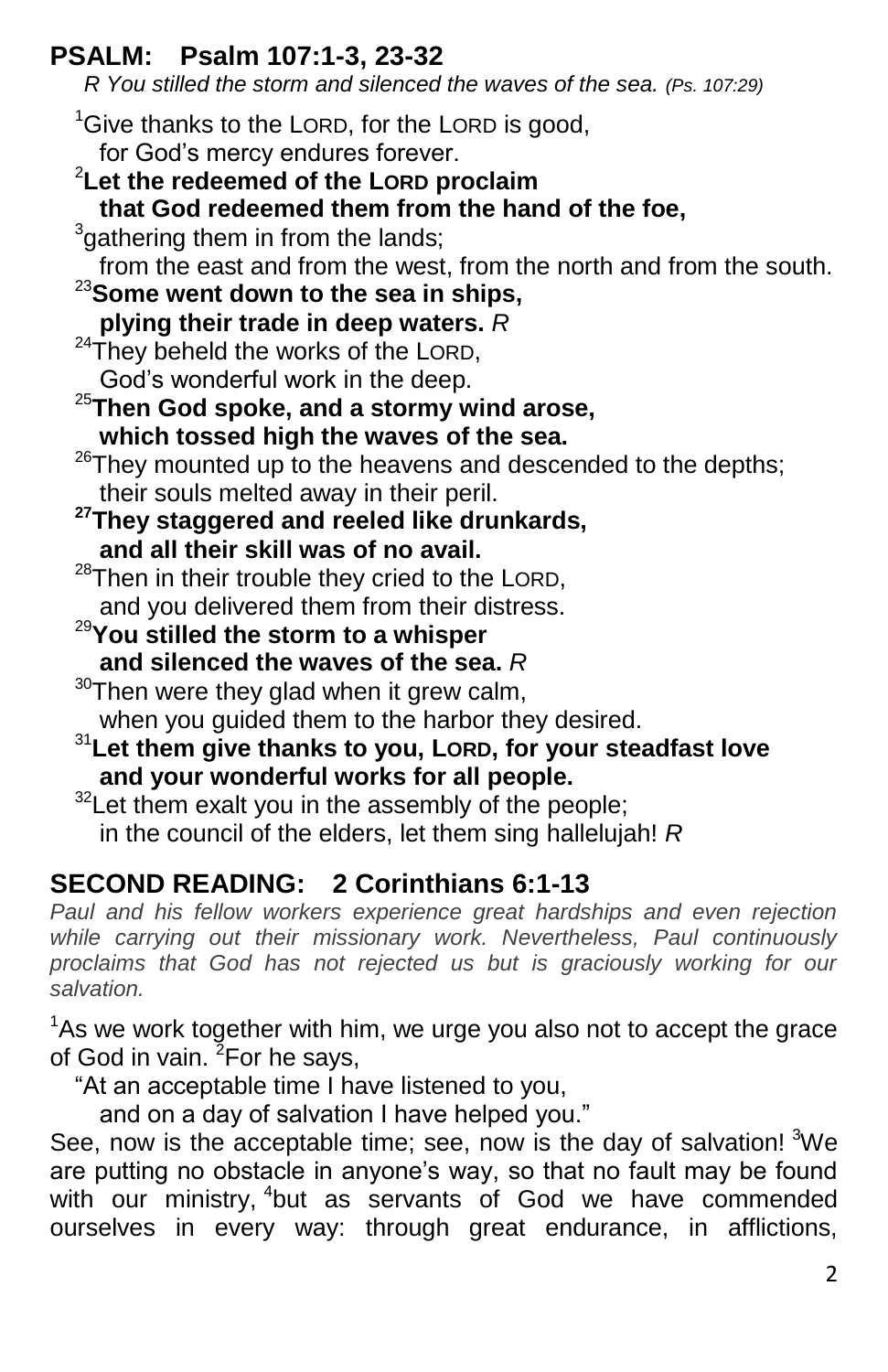hardships, calamities, <sup>5</sup>beatings, imprisonments, riots, labors, sleepless nights, hunger; <sup>6</sup>by purity, knowledge, patience, kindness, holiness of spirit, genuine love, <sup>7</sup>truthful speech, and the power of God; with the weapons of righteousness for the right hand and for the left; <sup>8</sup>in honor and dishonor, in ill repute and good repute. We are treated as impostors, and yet are true; <sup>9</sup>as unknown, and yet are well known; as dying, and see—we are alive; as punished, and yet not killed; <sup>10</sup>as sorrowful, yet always rejoicing; as poor, yet making many rich; as having nothing, and yet possessing everything.

 $11$ We have spoken frankly to you Corinthians; our heart is wide open to you.  $12$ There is no restriction in our affections, but only in yours.  $13$ In return—I speak as to children—open wide your hearts also.

# **GOSPEL: Mark 4:35-41**

*Jesus' calming of the storm on the sea reveals his power over evil, since the sea represents evil and chaos. The boat on the sea is a symbol of the church and invites us to trust God amid life's turbulence.*

<sup>35</sup>When evening had come, [Jesus said to the disciples,] "Let us go across to the other side." <sup>36</sup> And leaving the crowd behind, they took him with them in the boat, just as he was. Other boats were with him.  $37A$ great windstorm arose, and the waves beat into the boat, so that the boat was already being swamped. <sup>38</sup>But he was in the stern, asleep on the cushion; and they woke him up and said to him, "Teacher, do you not care that we are perishing?" <sup>39</sup>He woke up and rebuked the wind, and said to the sea, "Peace! Be still!" Then the wind ceased, and there was a dead calm. <sup>40</sup>He said to them, "Why are you afraid? Have you still no faith?" <sup>41</sup>And they were filled with great awe and said to one another, "Who then is this, that even the wind and the sea obey him?"

### **PRAYERS OF INTERCESSION**

P Let us come before the triune God in prayer.

#### *A brief silence.*

A Holy God, you gather your people from east and west, north and south. We pray for the mission of the church throughout the world, that your steadfast love may be made known to all peoples. Lord, in your mercy,

#### **C hear our prayer.**

A You laid the foundations of the earth and the waters are the womb of creation. The morning stars sing your name and all creation shouts for joy. We pray for your blessed creation, that it may continue to flourish and magnify your glory. Lord, in your mercy,

#### **C hear our prayer.**